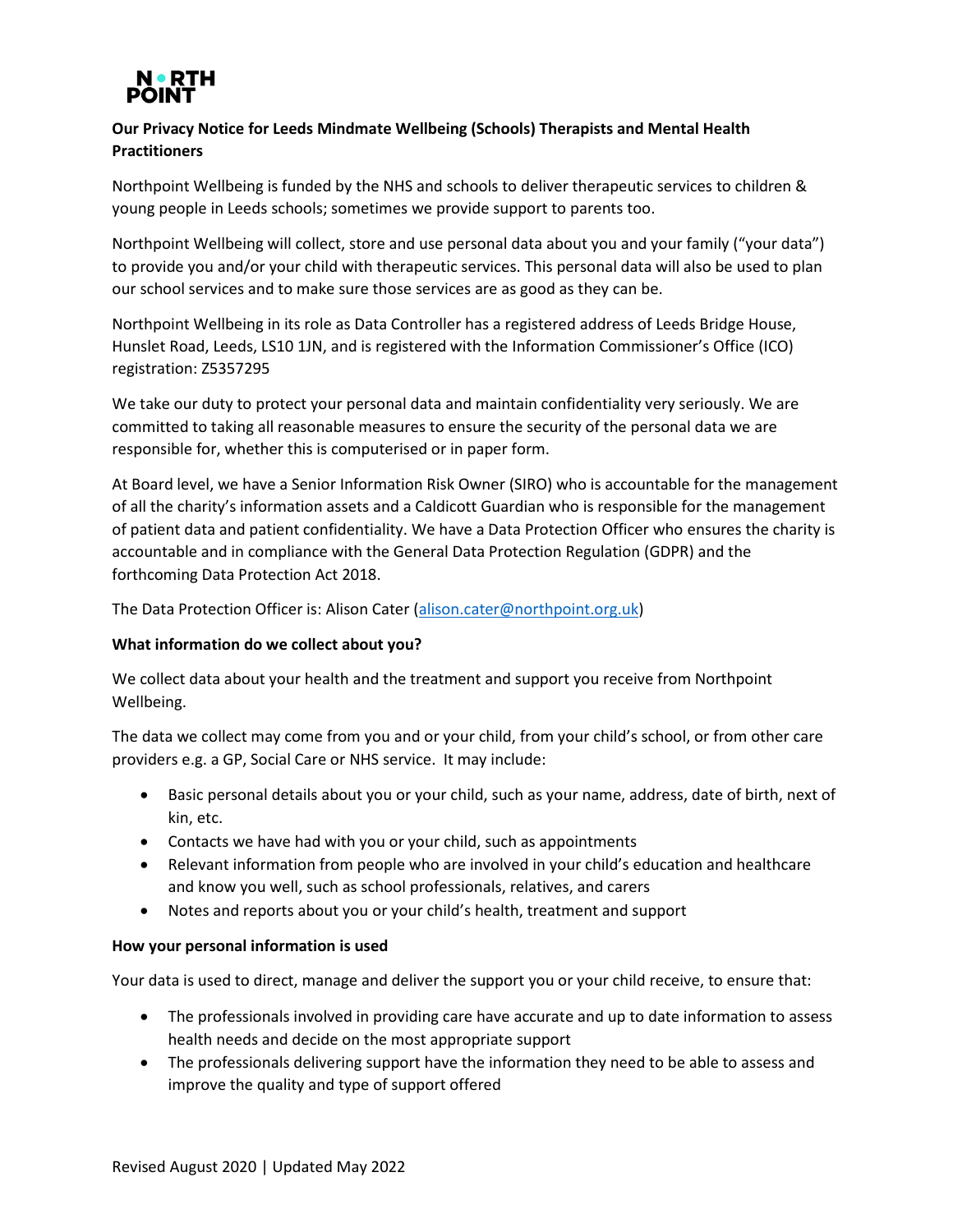

• Appropriate information is available if your child sees another educational professional, or is referred to a specialist or a health service

Your data will also be used to help manage the service and protect the health of the public, through reviews, statistical analysis, and research.

Your anonymised data will also be used to ensure the charity receives payment for the care you receive, ensuring our services can meet needs in the future, or for statistics on performance.

### **Lawful basis**

Our lawful basis for processing your information under Data Protection legislation is:

- Public task: the processing is necessary to perform a task in the public interest, or our official functions, which have a clear basis in law (GDPR Article 6(1) e).
- Some of the data we process is special category data. Here the processing is necessary for the purposes of preventative or occupational medicine, the assessment of the working capacity of employees, medical diagnosis, the provision of health or social care or treatment or management of health or social care system (GDPR Article 9(2) h).

#### **Storing your personal data**

Your data is stored electronically and on paper by your therapist. In addition, anonymised notes relating to any safeguarding or clinical risk concerns will be held on a secure electronic system by Northpoint.

### **Who do we share personal information with?**

We may share some aspects of the data we collect, subject to strict agreement about how it will be used, with education services.

We will not disclose your information to any other third parties unless:

- We have your permission
- We have to share it by law
- We have good reason to believe that failing to share the information will put you or someone
- else at risk of serious harm or abuse
- We hold information that is essential to prevent, detect, investigate or punish a serious crime

Please ask our staff if you have any concerns or would like further information. Alternatively, you can contact the: Data Protection Officer, Northpoint Wellbeing, Leeds Bridge House, Hunslet Road, Leeds, LS10 1JN 0113 243 3400

#### **How long do we keep your information?**

All personal information will be kept in line with the retention periods in the Department of Health Records Management Code of Practice for Health and Social Care Records 2016. For counselling records for children, this is their 25th birthday or 26th if you were 17 at conclusion of treatment, or 8 years after your death. For adult clients the records will be kept for 20 years or 8 years after death.